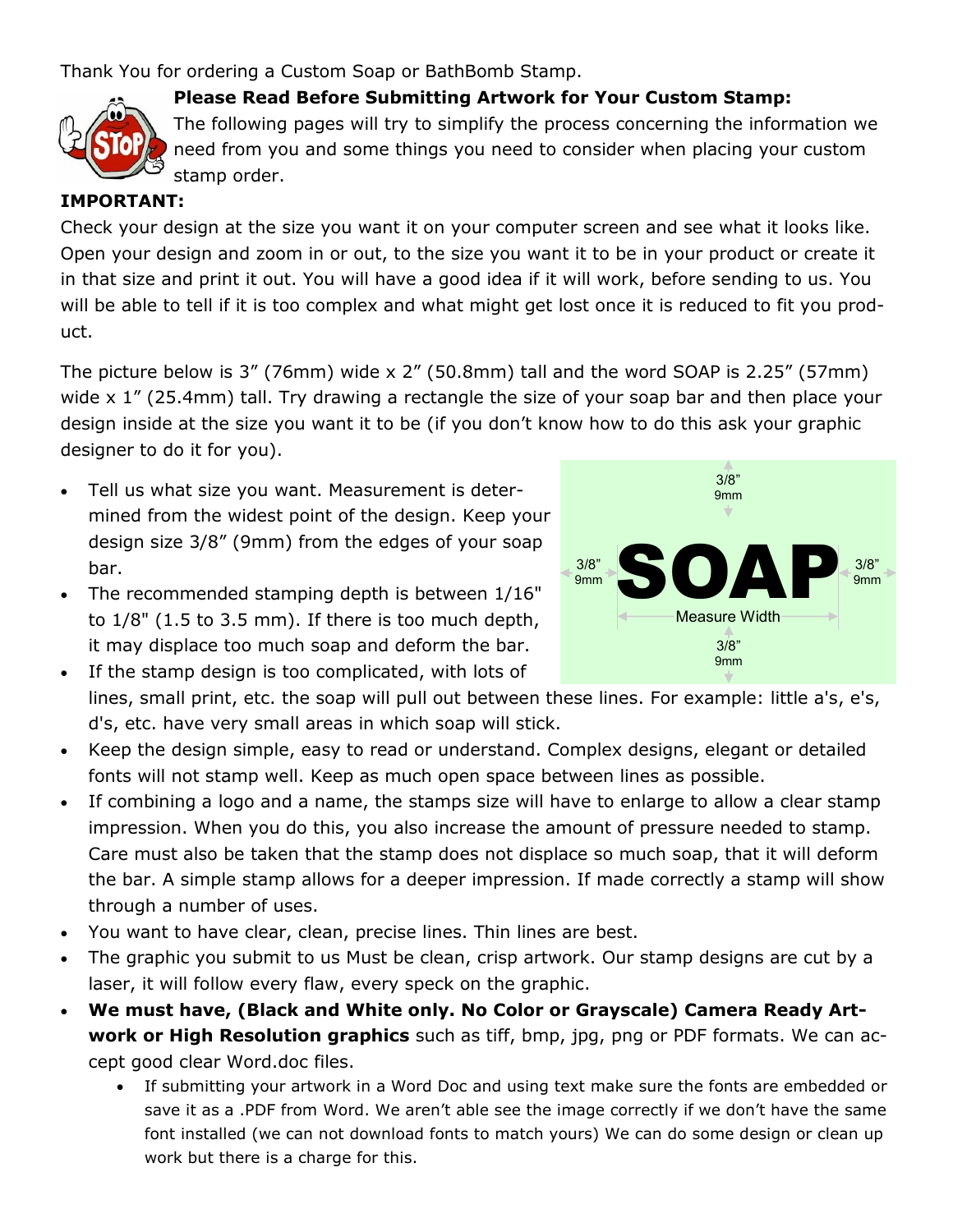### **Using a graphic designer to create your artwork:**

Please send this document to your graphic designer along with your bar size. They will be better able to create a workable graphic for you with this knowledge.

#### **What will and what will not work:**

Below are examples of graphics that **Work Well in Stamps...**



Country Home



Garden Kiss



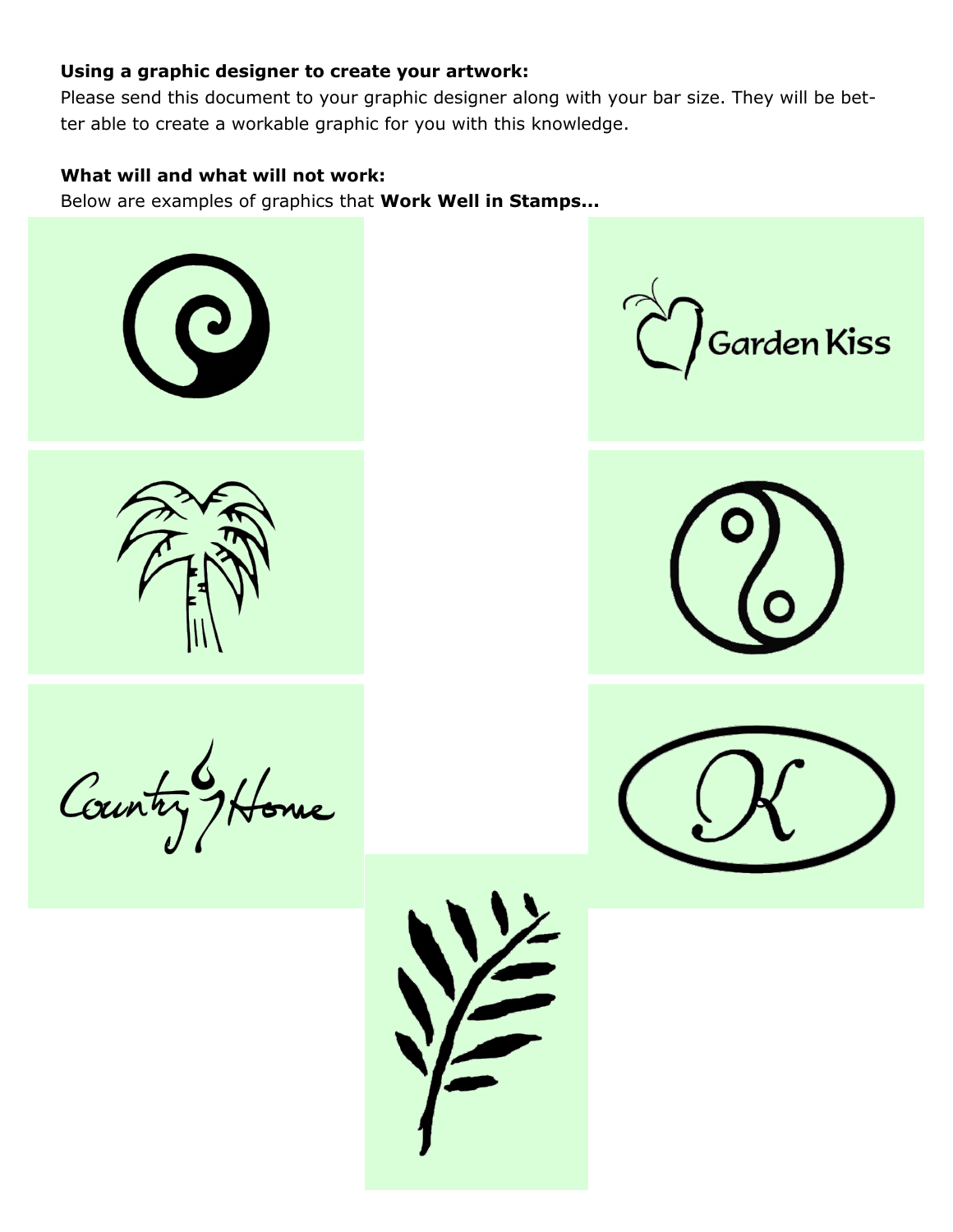## **Using a graphic designer to create your artwork:**

Please send this document to your graphic designer along with your bar size. They will be better able to create a workable graphic for you with this knowledge.

# **What will and what will not work:**

Below are examples of graphics that **DO NOT Work Well in Stamps...**



Your<br>Logo









Willow Way